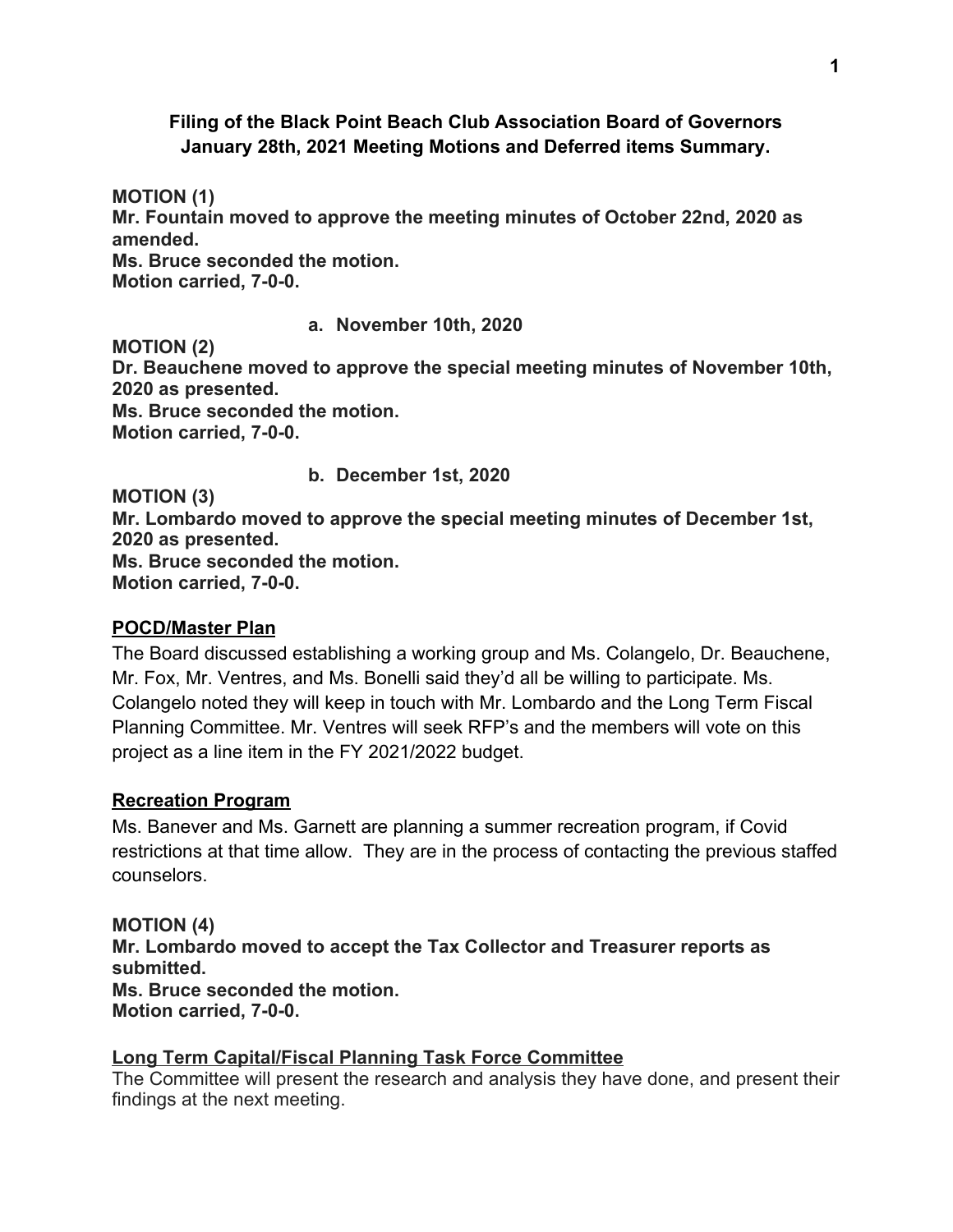**MOTION (5) Dr. Beauchene moved to accept the slate of members for the Charter Revision Commission as presented. Mr. Diachenko seconded the motion. Motion carried, 7-0-0.**

#### **Surveying of ROWs**

Dr. Beauchene will determine if the current surveyor's price is on par by seeking an additional bid for the continued surveying of the right-of-ways; this is a work in progress consisting of surveys already completed which may be available in the Black Point records, Town records, or the original surveyor, along with new pin work.

**MOTION (6) Dr. Beauchene moved to add the request by Jim Allen for road signage to this evening's agenda. Ms. Bruce seconded the motion. Motion carried, 7-0-0.**

**MOTION (7) Dr. Beauchene moved to have Jim Allen represent the Board for the purpose of addressing road signage with the Town of East Lyme. Mr. Diachenko seconded the motion. Motion carried, 7-0-0.**

#### **MOTION (8)**

**Mr. Diachenko moved that they discuss changing the signs at the boat launch and dingy beach to read "Boating and small craft launching and storage area, all others please yield; boaters have priority." Mr. Fountain seconded the motion. Motion carried, 6-1-0.**

**Nay: Ms. Colangelo said she doesn't wish to discuss this now since it involves the changing of rules.**

The Board agreed to table the boat launch and dingy beach signage discussion until the next meeting and Mr. Fountain withdrew his second.

The Board agreed to table the beach launch access issues until the next meeting.

#### **MOTION (9)**

**Dr. Beauchene moved to adjourn the BPBCA BOG January 28th, 2021 Regular Meeting at 8:09 p.m.**

**Mr. Fountain seconded the motion.**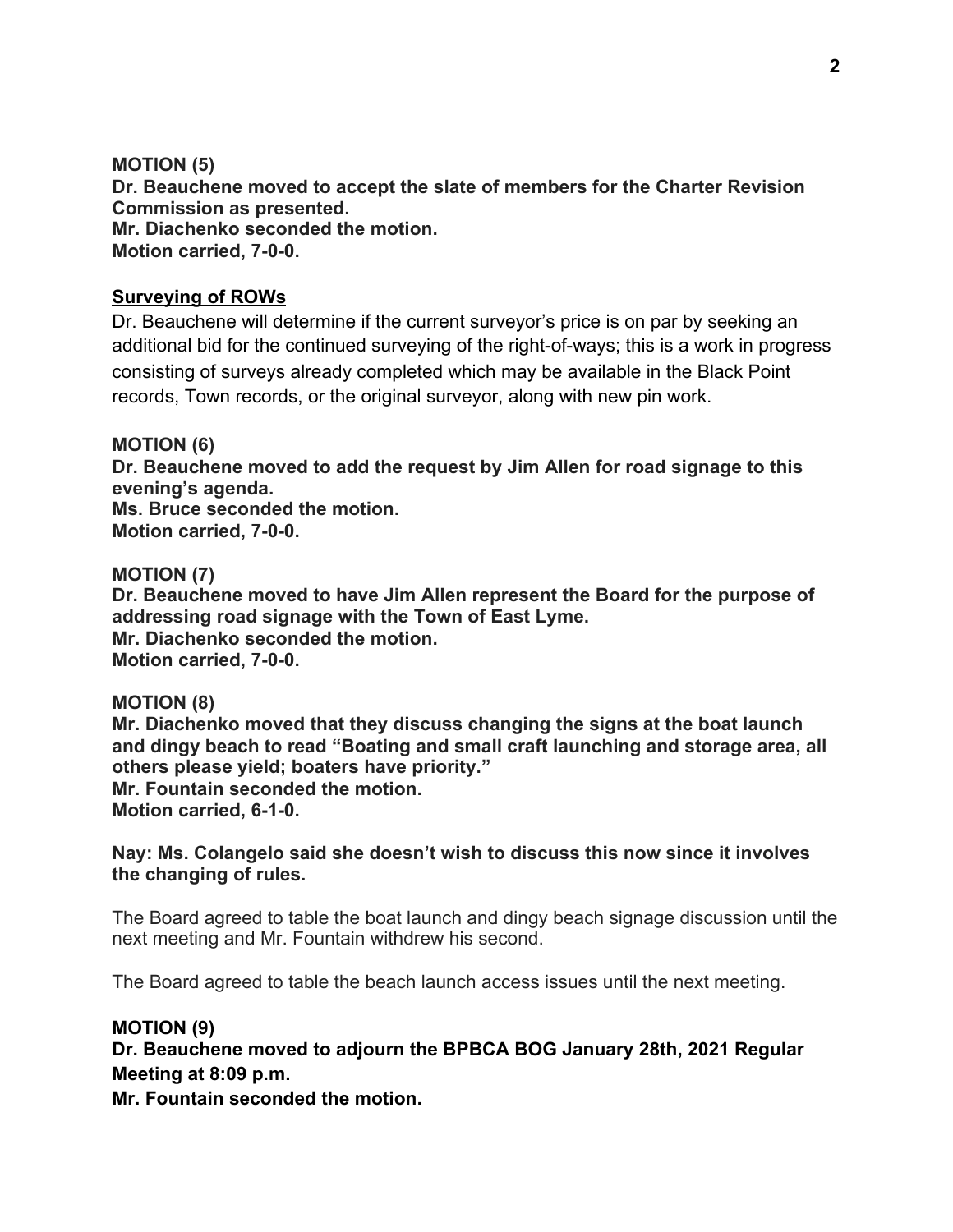# **Motion carried, 7-0-0.**

Respectfully Submitted, Brooke Stevens, Recording Secretary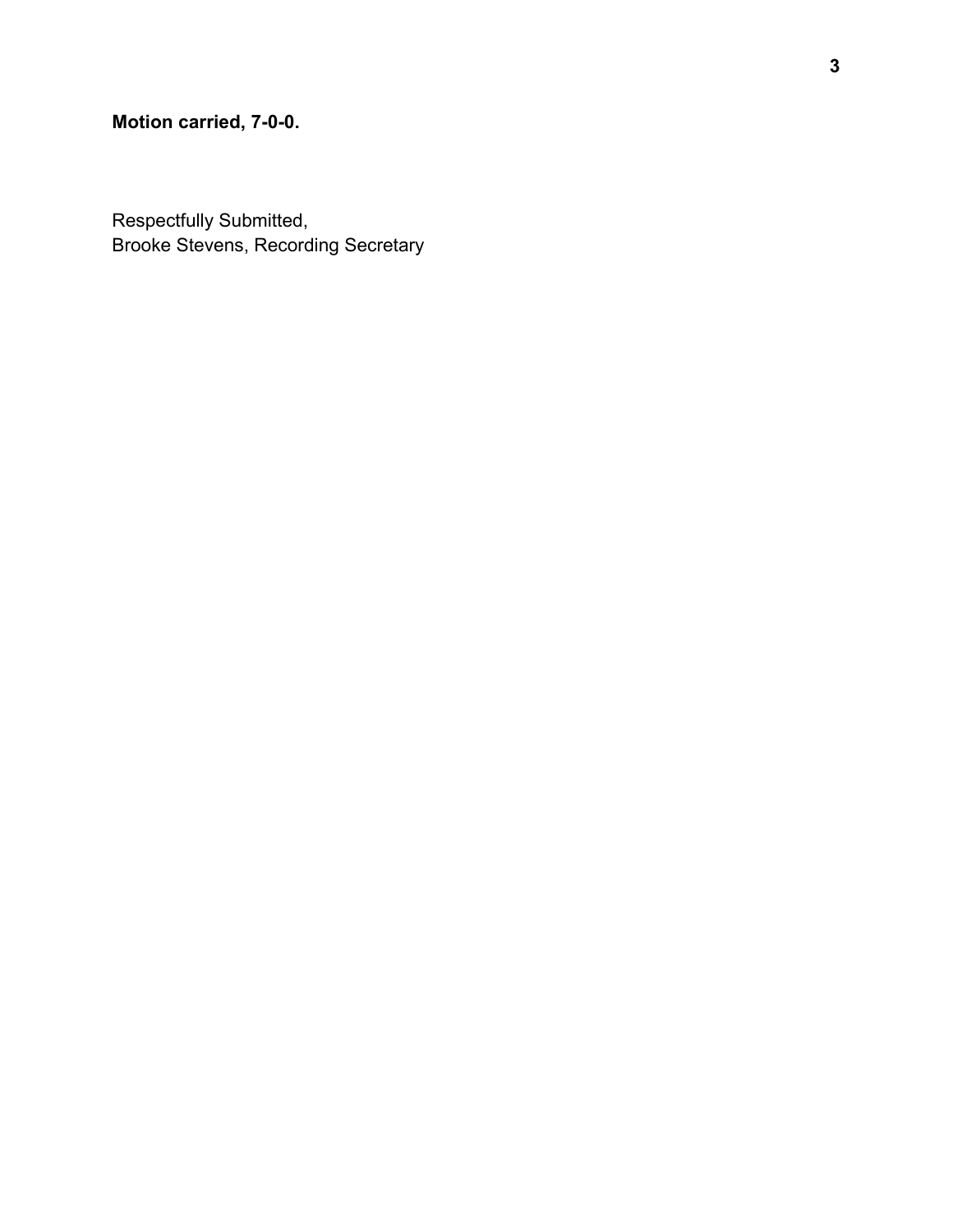# **Black Point Beach Association Board of Governors January 28th, 2021 Regular Meeting Minutes**

**Join Zoom Meeting at the following link:**

**<https://us02web.zoom.us/j/9460236028?pwd=MFduSCtuMDc4OXdIb1ZrZ1JOem5vQT09>**

**Join Zoom Meeting at [zoom.us](http://zoom.us/) and use the following Meeting ID and Passcode:**

**Meeting ID: 946 023 6028 Passcode: 052633 Join Zoom Meeting and Dial by your location: +1 929 205 6099 US (New York) +1 301 715 8592 US (Washington DC) +1 312 626 6799 US (Chicago) +1 669 900 6833 US (San Jose) +1 253 215 8782 US (Tacoma) +1 346 248 7799 US (Houston)**

Present: Cheryl Colangelo, Chair Will Fountain Janet Bonelli Steve Beauchene Rick Diachenko Phil Lombardo Sharon Bruce

Also Present: Jim Moffett, Association Manager Al Capozza, Treasurer Ruth Ames, Tax Collector Brooke Stevens, Recording Secretary Jim Fox, Zoning Chair Jim Ventres, Zoning Enforcement Officer Mike Zuba, Representative from Milone and Macbroom

The Regular Meeting of the Black Point Beach Club Association Board of Governors, was held on Thursday January 28th, 2021 at 6:00 p.m. via zoom.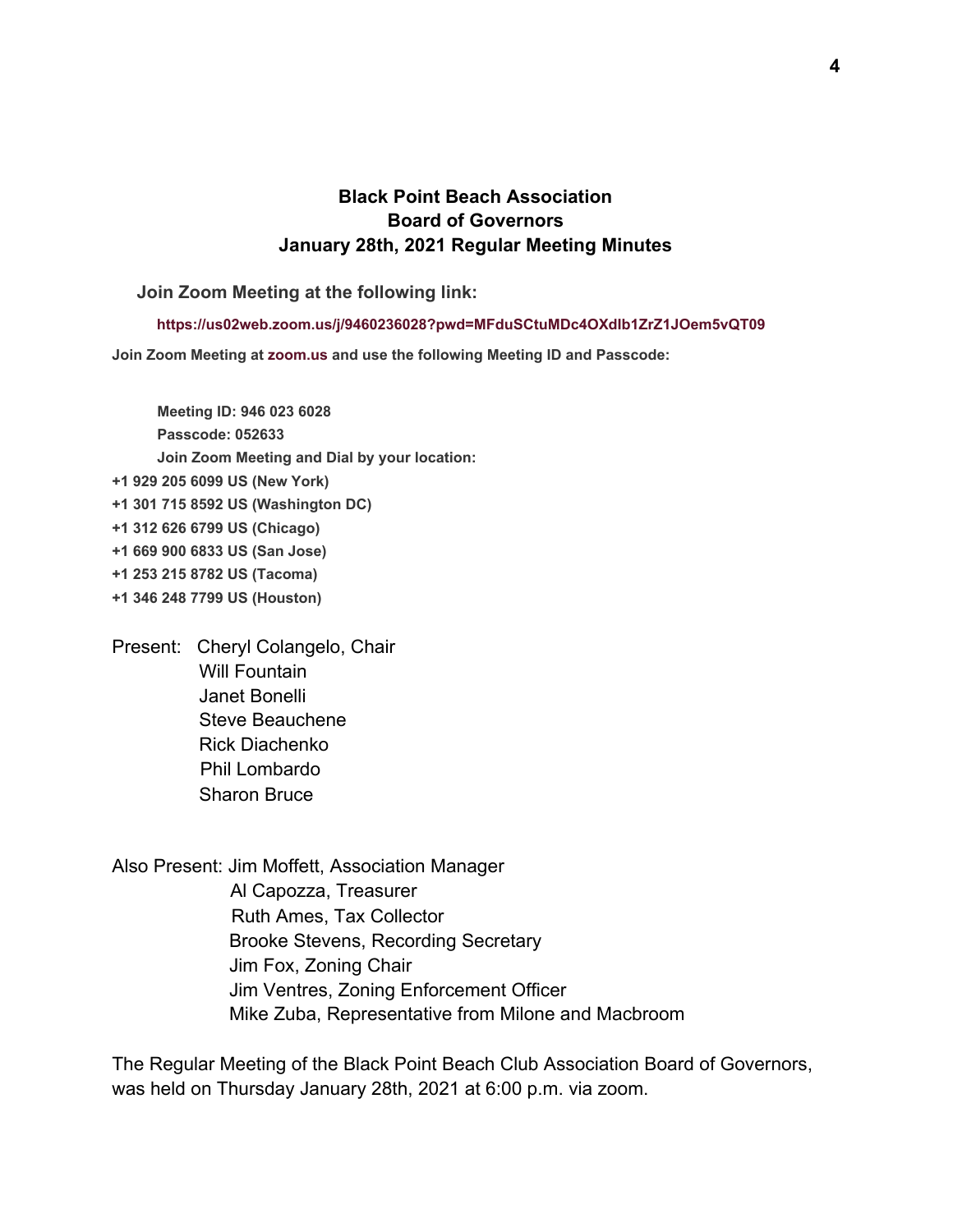# **I. Call Meeting to Order & Attendance**

Ms. Colangelo called the Meeting to order at 6:01 p.m. and noted the teleconference is being recorded in its entirety and in accordance with the requirements of executive order 7B, issued by Governor Lamont, which allows for public meetings to held over teleconference; both the meeting recording and meeting minutes will be posted to the Black Point Beach Club website. Ms. Colangelo did roll call and noted a quorum of Commission members is present. She added that the meeting information was posted on the website as well as social media.

# **II. Approval of Minutes c. October 22nd, 2020**

Dr. Beauchene said there is a small typo in the October 22nd, 2020 meeting minutes; Betsy Klemmer who was appointed as a Zoning Commission Alternate, is referred to as "Besty" in the minutes.

**MOTION (1) Mr. Fountain moved to approve the meeting minutes of October 22nd, 2020 as amended. Ms. Bruce seconded the motion. Motion carried, 7-0-0.**

## **d. November 10th, 2020**

**MOTION (2)**

**Dr. Beauchene moved to approve the special meeting minutes of November 10th, 2020 as presented.**

**Ms. Bruce seconded the motion. Motion carried, 7-0-0.**

**e. December 1st, 2020**

**MOTION (3)**

**Mr. Lombardo moved to approve the special meeting minutes of December 1st, 2020 as presented.**

**Ms. Bruce seconded the motion.**

**Motion carried, 7-0-0.**

## **III. Communications to Board**

 Ms. Colangelo noted that correspondence from members via email will be part of the record (attached.)

**IV. Special Orders**

**a. Plan of Conservation and Development**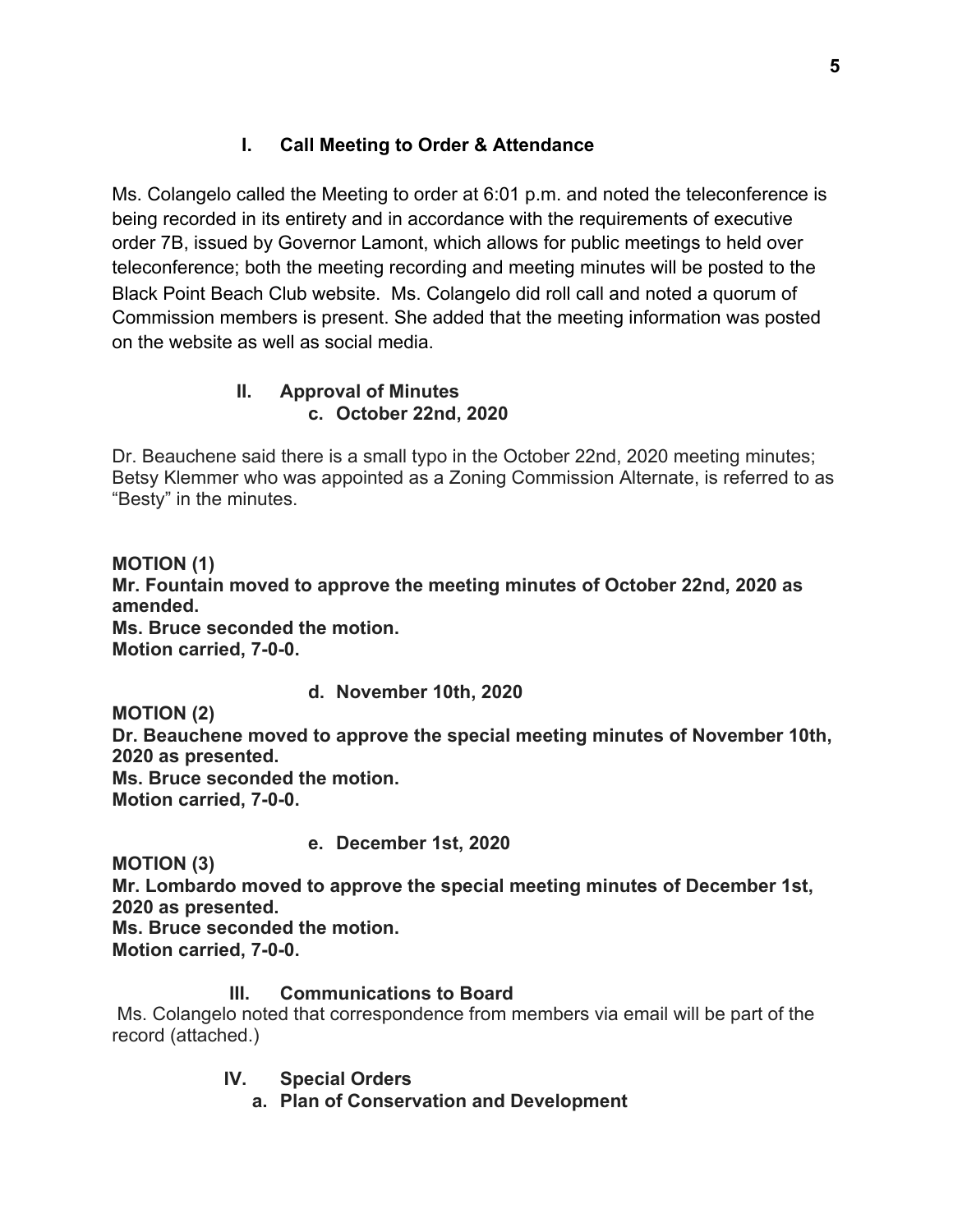Jim Fox, the Zoning Chair, summarized the previous discussion held during the October 22nd, 2020 meeting regarding crafting a POCD or Master Plan for Black Point Beach Club. He thinks the concept will be a tremendous value for this community, and from his perspective, would serve as more of a master plan since we're already a developed community; like any town there are issues and challenges and we should strive to do a better job of identifying, prioritizing, and involving the community.

Mr. Fox spoke of his 15 year experience on the Planning Commission in Marlborough and experience with POCD work. He said he would be happy to be a resource for the Board of Governors and this project. He noted that a far better resource is Jim Ventres who oversees this process in the town of East Haddam, and how he and Mr. Ventres both worked with Milone and Macbroom in this capacity; they have invited Milone and Macbroom to join this call.

Mike Zuba of Milone and Macbroom, shared how he has been involved in developing POCD's and Master Plans for 20 years. He noted that he lives in Madison so he is familiar with the area as well as the challenges inherent in a coastal town.

Mr. Zuba added that he worked for two years with Mr. Ventres on the POCD for East Haddam. He explained what his firm brings to the quite unique and how he is the head of their planning department, which covers everything from land use, zoning and regulations, to comprehensive plans- be it POCDS, area Master Plans, and Coastal Resiliency Planning. He noted the engineers on staff which ensure that no outside additional contractors need to be hired if needed.

Mr. Zuba said the community input is paramount in determining the key vision of the community and crafting a cohesive roap map area which the community may need guidance on. He's hopeful that by Summer they will be able to meet in person in small group formats, have workshops, and engage with the community. Mr. Zuba said they have done well with virtual platforms and that they can be utilized if necessary.

Mr. Zuba said this document will live on and the community has the opportunity to be involved and craft the roadmap which they will be able to revisit and use as a guide in the future.

Ms. Colangelo called for Board thoughts and comments:

● Dr. Beauchene said this will serve as a blueprint for the community and that we should have a plan in place.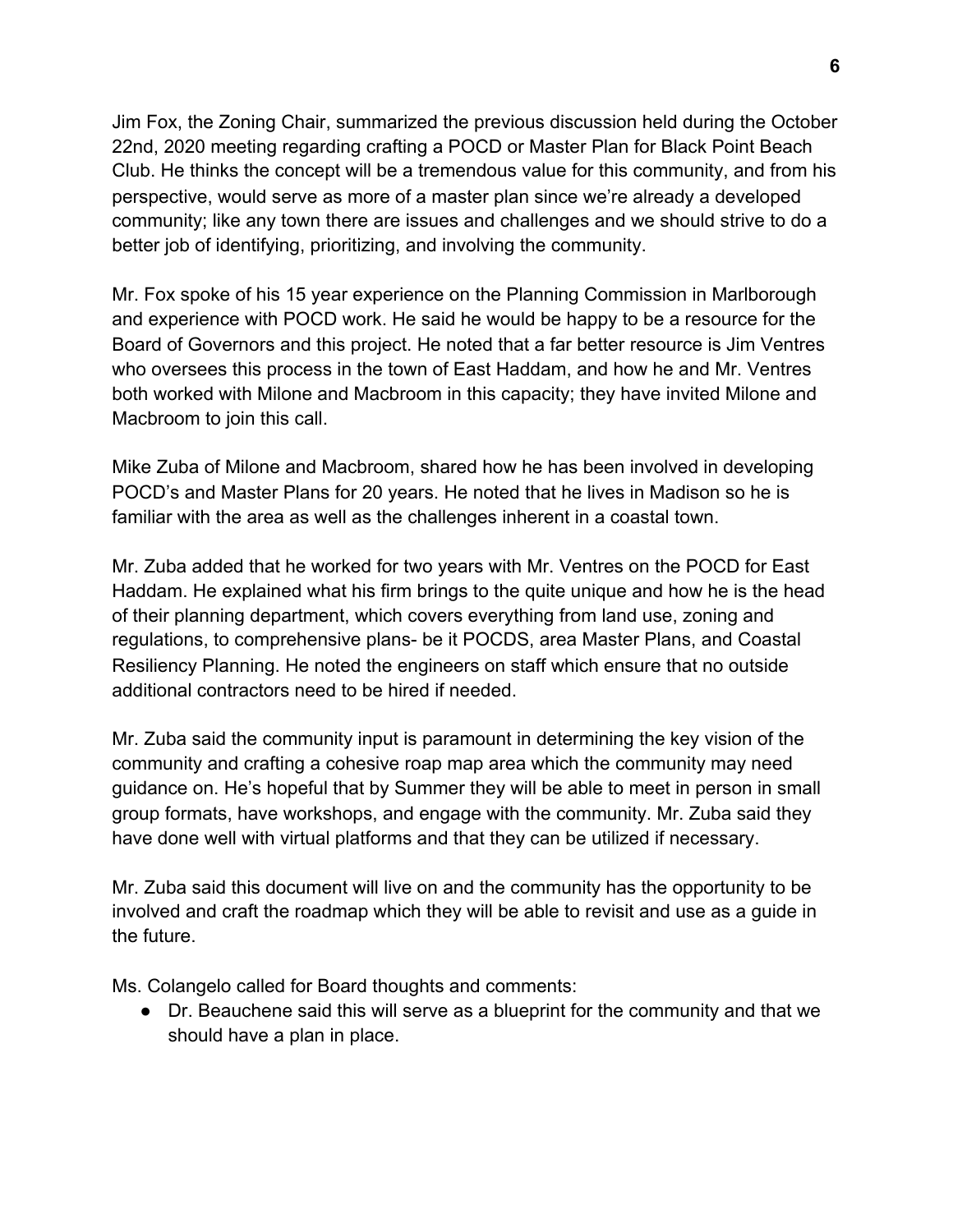- Ms. Bonelli said she believes this to be a valuable product and agrees with the comments Ms. Chapin made in her letter regarding this topic (See meeting material attachments for referenced letter.)
- Ms. Bruce said she thinks this project will provide transparency as well as an opportunity for members to weigh in on where we're going as a community; it will provide continuity and will be helpful in fiscal planning.
- Mr. Diachenko observed that people don't like surprises and this plan could help with that
- Mr. Fountain said he's opposed until we receive a report from Mr. Lombardo and the Long Term Capital Assets Funding Committee.
- He said this topic should be presented at the annual meeting along with the cost of completing such a project.
- Mr. Lombardo asked if putting a commission together is standard practice for these types of projects and Mr. Zuba replied that it usually is more of a small working group.
- Mr. Lombardo said he's concerned about timing given Covid and Ms. Colangelo agreed that the timing is an issue.
- Dr. Beauchene said that per our bylaws we have to ask for RFP's (Request for Proposals) from various companies.
- Ms. Bonelli agreed that the project probably wouldn't start until Summer and that hybrid
- Ms. Colangelo asked if the goal is to establish a relationship with a company by Summer and Mr. Diachenko asked at what point they need community approval.
- Ms. Colangelo said if the Board chooses to move forward on this it will be part of the budget which the community will vote on.
- Mr. Fountain said he would like input from members before a final decision is made and a contract is signed.
- Mr. Lombardo said he's concerned about long term fiscal planning, communication amongst Covid, and the timing.
- Dr. Beauchene said it's possible to get RFP's out and that it's a necessary step; \$25,000 for a 10 year plan is a reasonable amount to set aside even if we don't know what company we will go with.
- Dr. Beauchene said the project itself, by being part of the FY 2021/2022 budget, will be part of the discussion at the annual meeting.
- Ms. Bonelli agreed it should be a placeholder with a line item and that we don't want a special assessment.
- Ms. Bruce observed that given the number of homes in the association the cost would be around \$50 per household, which isn't an unreasonable amount.
- Mr. Diachenko said they should meet to determine how this will be presented at the annual meeting.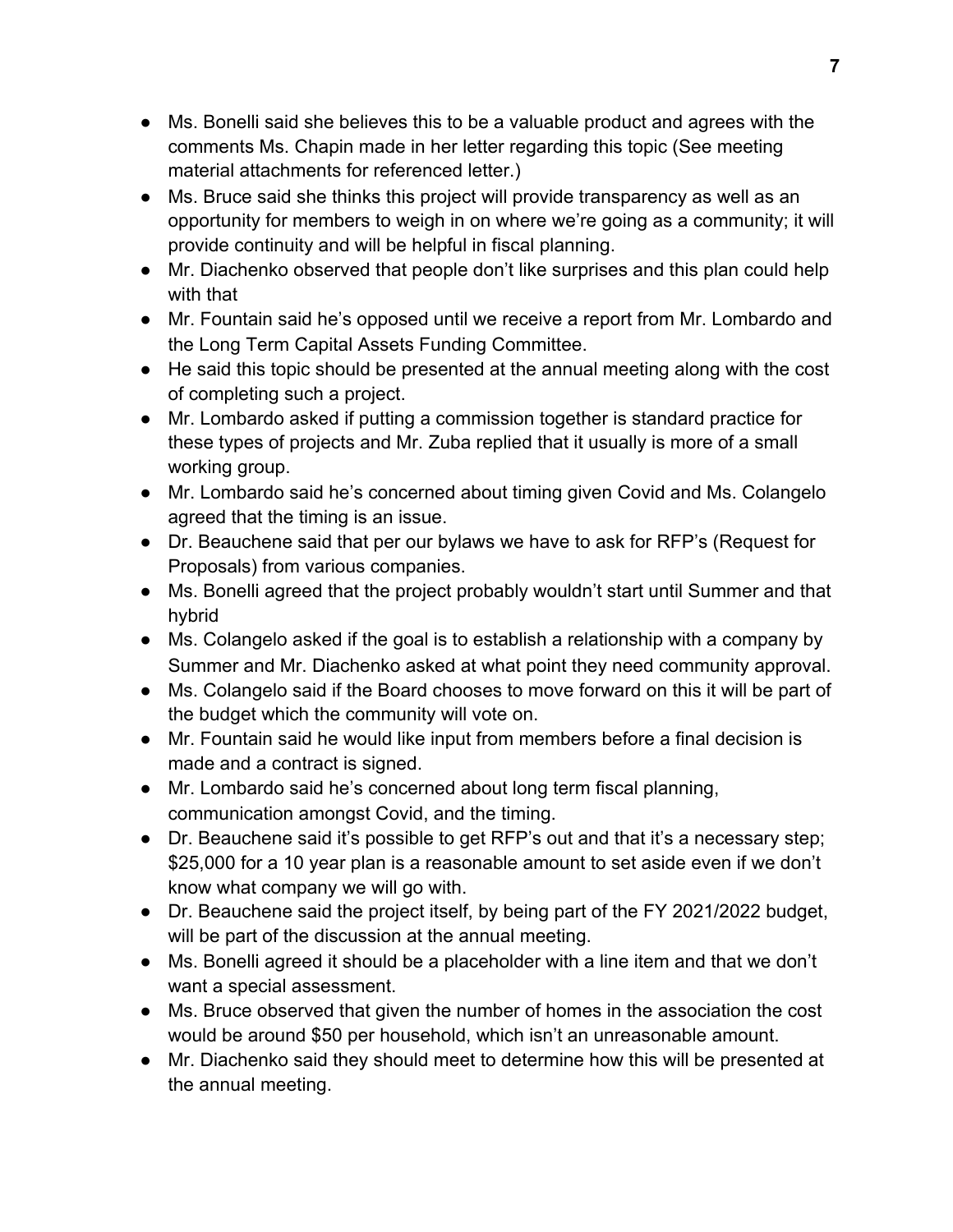● Mr. Fountain said there is no rush and the discussion should be ongoing.

The Board further discussed the crafting of a Master Plan.

Mr. Ventres said he has an RFP template which he can tailor to suit the Association's needs. He added that having the funds as a placeholder in the budget is a great place to start.

The Board discussed establishing a working group and Ms. Colangelo, Dr. Beauchene, Mr. Fox, Mr. Ventres, and Ms. Bonelli said they'd all be willing to participate. Ms. Colangelo noted they will keep in touch with Mr. Lombardo and the Long Term Fiscal Planning Committee.

### **b. Recreation Program**

Ms. Colangelo shared that Ms. Banever and Ms. Garnett are both happy to continue as Co-Directors for the next season; the Co-Directors have reached out to the previous counselors and 3 of the 8 are willing to work, and they're still in the process of contacting the other 5.

Ms. Colangelo said that we obviously don't know yet what types of constraints might be in place for the Summer season but that they're brainstorming some creative and safe ideas for good measure. Ms. Bonelli said she definitely agrees that the Recreation Program should be planned for this year.

## **IV. Public Comments**

- 1. Wendy Bourget of 1 Osprey Road said some of the following:
	- The Cahill Scholarship information has been posted on Facebook and the website but requests that a note be placed explaining that the application link won't go active until sometime in mid-February.
	- Students at least may start considering their applications and familaring themselves with the process and requirements.
	- In terms of the POCD discussion she's curious about the conservation component and how this process is different from a strategic plan since we don't have a lot of land.
	- Will this be more about fiscal planning and if so, will this fact open it up to more organizations?
- 2. Kim Craven of 46 East Shore Drive said according to our bylaws (Article III, Board of Governors), the Board has the power to choose, appoint, or employ officers, employees and agents. She said in the past the Board has brought such items before the Association but it's not required. She said the boat ramp at Seaview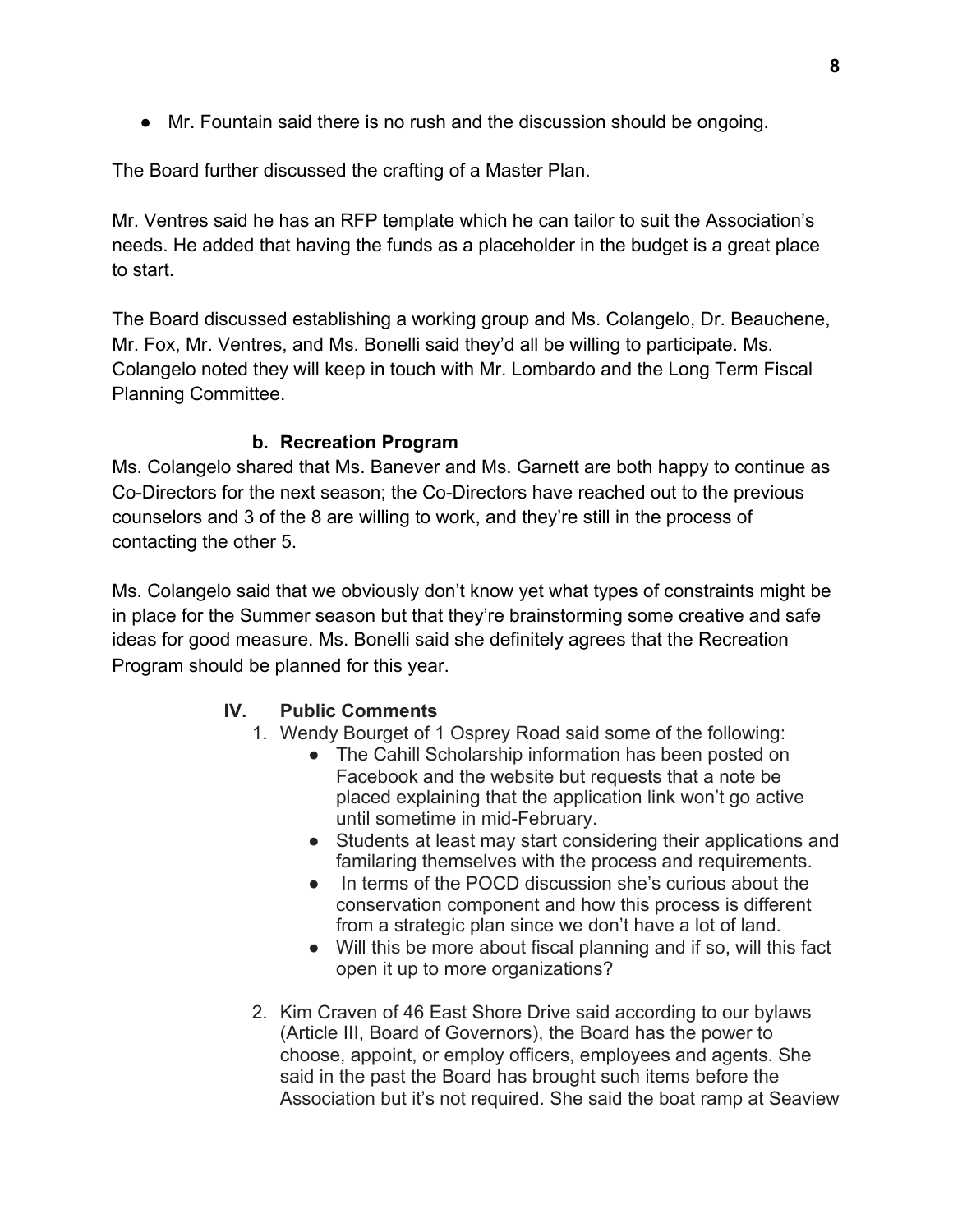and its maintenance is on the agenda; she hopes they have public comment again before they vote on this item.

- 3. Cindy Trocki of 22 Blue Heron said some of the following:
	- She would like to reiterate that she would like to see more transparency.
	- She doesn't see a copy of this plan and doesn't know what they're talking about.
	- She would like it to be very clear that Black Point Beach Club Association is not really an association but a municipality.
	- They have a charter and the charter is not a public act, but there are special acts which are the law of the land and documents are recorded at the Town Hall.
	- She would like to know who our attorney is as well as the insurance company who has been contacted for that sea wall case.
	- She wants to make sure nothing gets changed and that we don't lose our rights as a municipality.

Ms. Colangelo asked Ms. Stevens to post the plan from Milone and Macbroom. Ms. Schepker utilizating the zoom chat feature shared that Colleen Chapin informed her that the plan is attached to the October 22nd, 2020 meeting minutes.

There were no further public comments.

# **V. Reports**

# **a. Tax Collector**

Ms. Colangelo noted the report supplied by Ms.Ames (attached.) Ms. Ames said she sent out a lien notice in September stating that liens would be filed November 1st but noted she received a payment late despite it being postmarked on time. Ms. Ames didn't file the liens in case some of the parties were in the same predicament. She will send out an additional lien notice in February with March 1st as the due date; it's important to issue liens in order for demand notices to be issued when necessary so that payment is guaranteed.

# **b. Treasurer**

Ms. Colangelo noted the report supplied by Mr. Capozza (attached), asked if he had anything he would like to add, and Mr. Capozza briefly discussed the YTD \$214,000 (about 98% of the budget for the year) in income and the \$122,000 (56% of the budget for the year) in expenses. He said at this point we're \$93,000 over revenue versus expenses. Mr. Capozza said he would like the members of the Board to put together any projects they might want to include in the budget so they can discuss them at the next meeting.

# **MOTION (4)**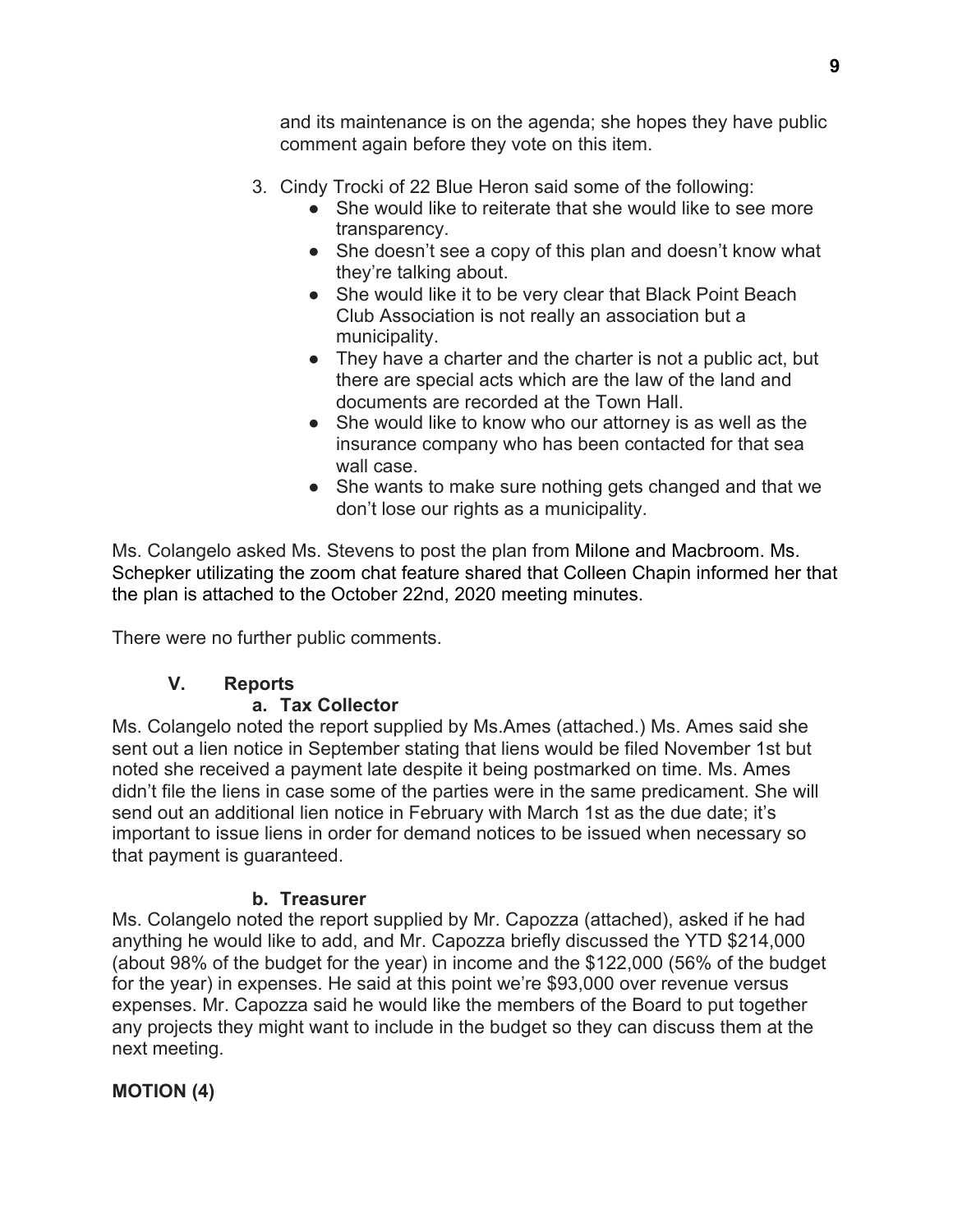**Mr. Lombardo moved to accept the Tax Collector and Treasurer reports as submitted. Ms. Bruce seconded the motion.**

**Motion carried, 7-0-0.**

### **c. Zoning Liaison**

Dr. Beauchene said he has no new zoning information to report.

#### **d. Piers**

Dr. Beauchene said the insurance company has an attorney who is assisting us with the Bellaire ROW issue and it's moving along. He said he would like to request a line item for the annual steel pier maintenance in the budget. Dr. Beauchene said they may have to do some work with the drop off on the south side of the ROW on Sea View. He noticed that a 5 foot section had broken off of the cap at the jetty at the Whitecap ROW; he contacted the Town and they're going to send a crew to take a look at it since they're responsible for it.

### **e. Long Term Capital/Fiscal Planning Task Force Committee**

Mr. Lombardo said they 've managed to collect a lot of data, have done analysis, and drafted a report. He said they will present their findings at the next meeting.

### **f. Association Manager**

Mr. Moffett referenced his monthly report (attached) which he sent to the BOG for review and said he can't thank Mike Johnson, Will Fountain, and Skip Guzy enough for their constant help and assistance. Ms. Colangelo thanked them all for their efforts. Mr. Moffett asked if he should start taking reservations for the Clubhouse and Ms. Colangelo suggested he hold off for now.

## **VI. Old Business**

#### **a. Charter Revision**

Ms. Schepker and Ms. Bruce gave a brief update on the Charter Revision Subcommittee which has been tasked with looking at trusts and voting rights. Ms. Schepker shared that they've come up with 7 members and believe it's a good balance of people and age groups. Ms.Schepker and Ms. Bruce put forth the slate of members who include the following:

- 1. Anita Schepker
- 2. Sharon Bruce
- 3. Brendon Fox Jr.
- 4. Mike Coffey
- 5. Jennifer Bogue
- 6. Larry Connors
- 7. Phil Hagaman

#### **MOTION (5)**

**Dr. Beauchene moved to accept the slate of members for the Charter Revision Commission as presented.**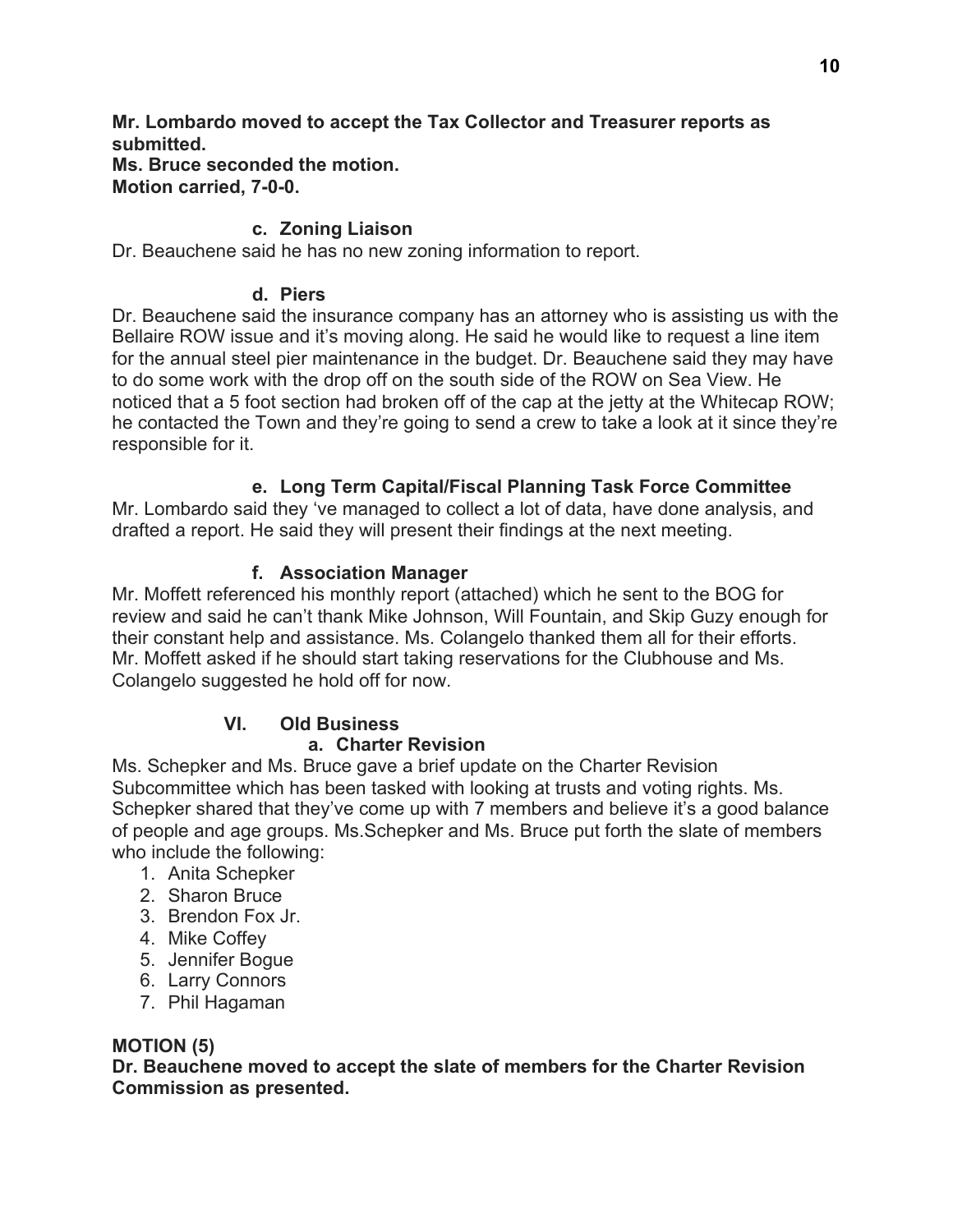# **Mr. Diachenko seconded the motion.**

**Motion carried, 7-0-0.**

# **b. Whitecap pier maintenance**

Ms. Colangelo observed that this was already addressed during Dr. Beauchene's pier report. She said they briefly discussed updating the surveys on right-of-ways and Dr. Beauchene said he heard from the surveyor today, who was out for a bit due to Covid; he suggested a price of \$1,000 per ROW, to pin only. Dr. Beauchene said he will request an estimate from an additional surveyor as well.

# **VIII. New Business**

# **a. Sea View beach access ramp maintenance**

Ms. Colangelo said Dr. Beauchene already addressed the Sea View beach access ramp.

Ms. Colangelo said Jim Allen has a request regarding road signage and referenced his letter (See meeting material attachments for referenced letter.)

### **MOTION (6)**

**Dr. Beauchene moved to add the request by Jim Allen for road signage to this evening's agenda.**

**Ms. Bruce seconded the motion. Motion carried, 7-0-0.**

Ms. Colangelo said that in regards to road signage confusion or lack of signs, the Town is more likely to respond to the Board than to any one individual.

**MOTION (7) Dr. Beauchene moved to have Jim Allen represent the Board for the purpose of addressing road signage with the Town of East Lyme. Mr. Diachenko seconded the motion. Motion carried, 7-0-0.**

## **MOTION (8)**

**Mr. Diachenko moved that they discuss changing the signs at the boat launch and dingy beach to read "Boating and small craft launching and storage area, all others please yield; boaters have priority."**

**Mr. Fountain seconded the motion. Motion carried, 6-1-0.**

**Nay: Ms. Colangelo said she doesn't wish to discuss this now since it involves the changing of rules.**

Mr. Diachenko said it has been standard practice for decades that the beach is utilized by boaters, kayaks, beachgoers and sunbathers; we have limited beach area and he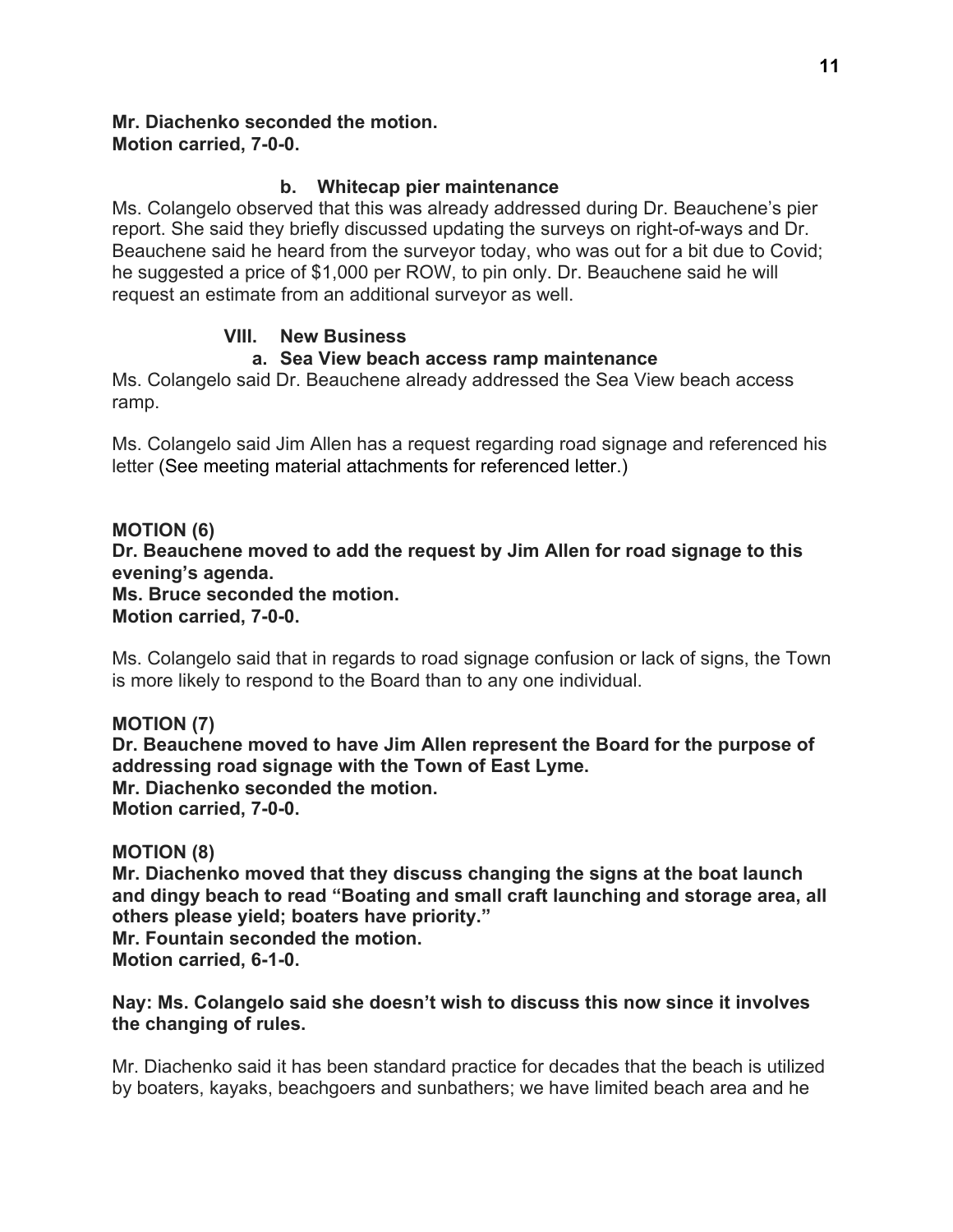thinks this would be a nice compromise to the residents- especially in that area, who would like to have access to the beach.

Ms. Colangelo said we're not just talking about voting on signage, we're talking about voting on changing the rules which is another discussion; the changing of the rule should be voted on prior to voting on changing the signage.

Mr. Lombardo said if we're going to discuss changing a rule he would rather discuss this item in depth at the next meeting.

Ms. Bruce suggested tabling this item until the next meeting.

Mr. Fountain said this item should be the first item on the next agenda and withdraws his second.

## **b. Boat launch beach issues**

Ms. Colangelo said the task force never met in whole but they have 3 reports with comments from its members. She said she has spoken with DEEP as well as the Police and shared the following:

- The coastal jurisdiction line is now what is used as opposed to the median high tide line.
- It cannot be determined by where the seaweed is.
- There is a very specific formula for determining the coastal jurisdiction line.
- Mike Johnson has been researching the coastal jurisdiction line and how we might determine where the line is at Sea View Beach.
- We have a specific rule which has existed since at least June of 1983.
- Before June of 1983 the Department of Environmental Protection gave the Association a permit to mark off swim areas where boats are not permitted.
- DEEP also gave permits for 2 boat launch areas.
- Black Point owns the beach up until the coastal jurisdiction line.
- The original permit marked off an enormous amount of shoreline for Black Point swimmers, protected from boaters.
- There are 3 very small beaches from which people can bring their small water crafts into and out of the water.
- The rule since 1983 has been that swimmers, sunbathers, and the like are not to use those 3 boat launch beaches for any other purpose.
- In recent years paddleboarding and kayaking have burgeoned as have the population, and there is now a greater number of people sitting on the beach.
- The beaches become inaccessible due to the large number of people sitting on the beach and swimming in the water.
- DEEP doesn't enforce the use of water below the coastal jurisdiction line.
- The community has given mixed responses in terms of the rule.
- Many members are concerned about litigation and liability if someone who is swimming is injured by a water craft.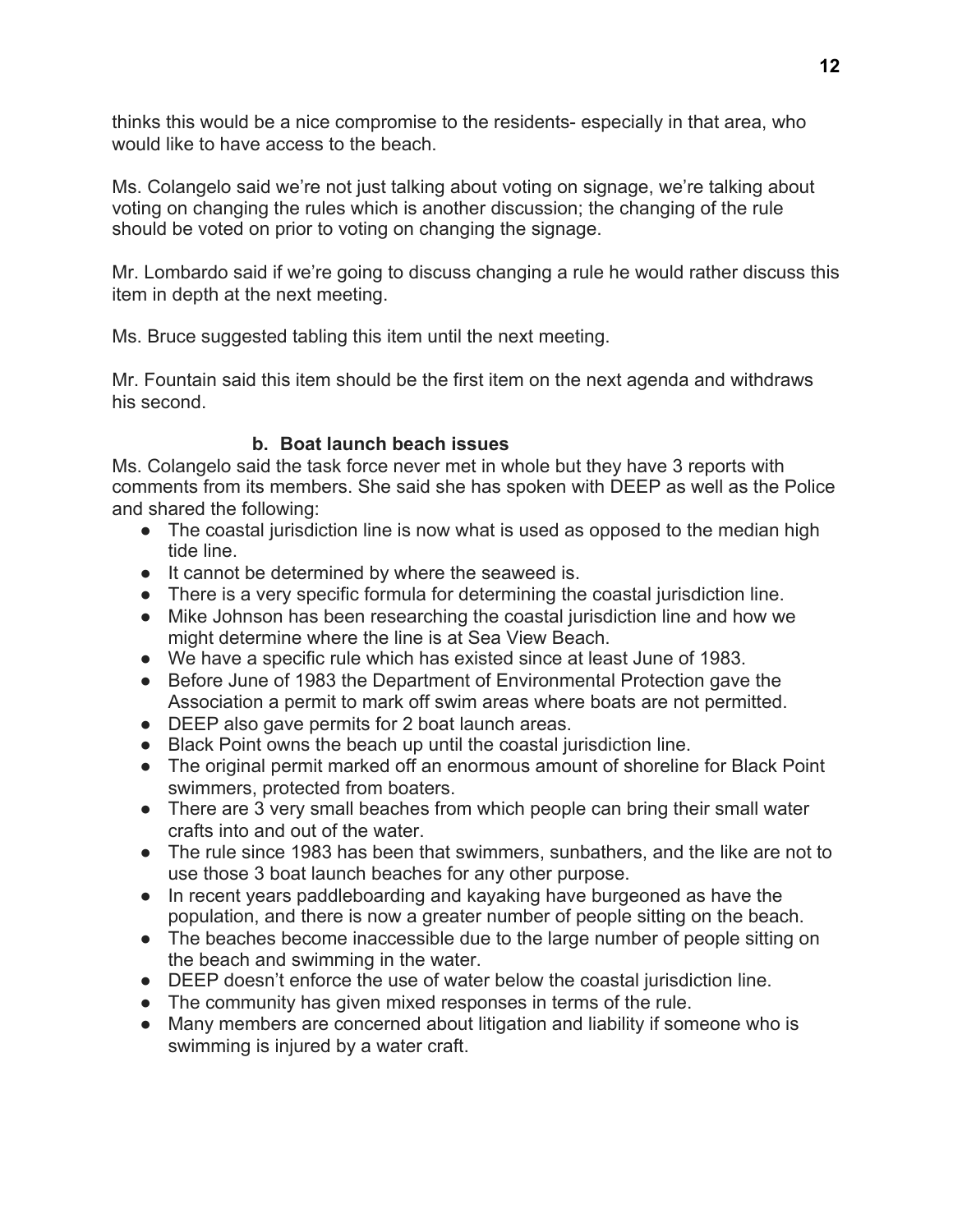Ms. Colangelo detailed how controversial this issue is and discussed enforcement options.

Mr. Lombardo said he would like to hear from the task force before they have any discussion.

Mr. Diachenko said he would like to table their report and this item until the next meeting and Ms. Bruce agreed that it should also be at the top of the next meeting agenda.

## **IX. Further Public Comments & Board responses**

1. CindyTrocki of 22 Blue Heron said she appreciates that a Charter Revision Commission has been created to address trusts and voting rights. She would also like to see Bylaw II, Section IV be addressed which says the Chairperson of the BOG shall designate for each annual and special meeting of the membership, a secretary and one other member of the Association to be a committee of membership which shall be authorized, subject to review by the BOG, to determine under the provisions of the Charter any questions or dispute concerning the eligibility of a person to vote at membership meetings.

Ms. Trocki called again for transparency stating she doesn't see any information regarding their discussion on swimming safety at the boat launching beaches. She said the Vice Chair stated we don't own our roads but we do own them and the Town is responsible for maintaining them and this needs to be addressed.

Ms. Colangelo responded that the information on the Charter Commission was posted last month. Ms. Schepker said they've been charged by the Board to look into a specific issue and that if members want others issues to be considered they may bring those items up at the first public hearing, and the Commission will choose whether they wish to address those items.

# **X. Adjournment**

**MOTION (9) Dr. Beauchene moved to adjourn the BPBCA BOG January 28th, 2021 Regular Meeting at 8:09 p.m. Mr. Fountain seconded the motion. Motion carried, 7-0-0.**

Respectfully Submitted,